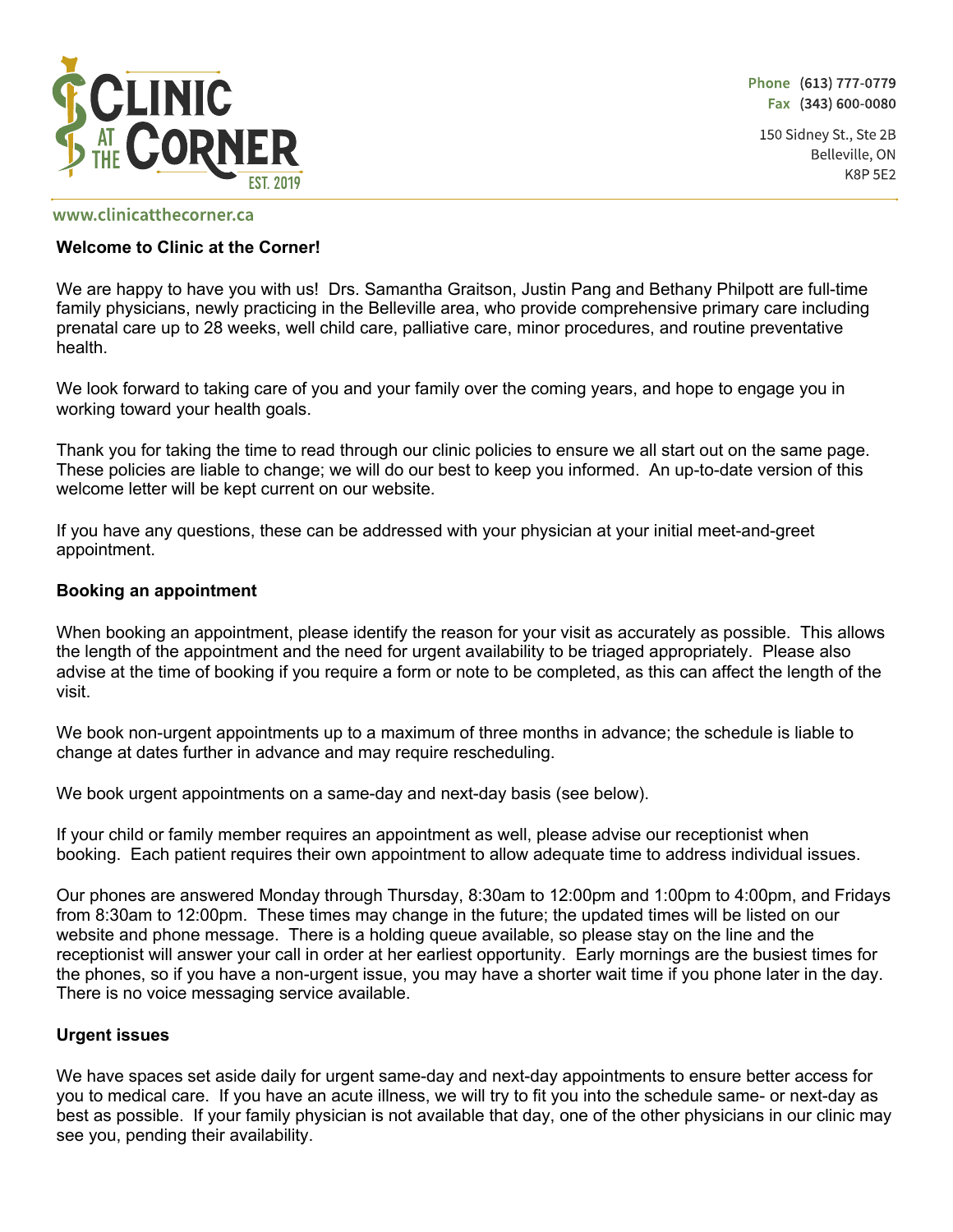# **Preparing for your appointment**

Please arrive at least 10 minutes prior to your scheduled appointment time. This allows for you to be checkedin, seen by the nurse and then seated in a room at your appointment start time.

We endeavour to be as on-time as possible, as we know your time is valuable. Due to the unpredictable nature of urgent visits, we may occasionally be running behind depending on the volume of fit-ins for the day, and appreciate your patience in these instances.

If you have multiple health concerns, please identify all of them to the physician at the start of the visit, so that we can prioritize what needs to be addressed most urgently. It is generally most effective to thoroughly address and investigate one main issue per consultation rather than address several issues superficially. If time allows, we may be able to address an additional issue or we can arrange further appointments to deal comprehensively with each of your concerns in turn.

Please bring your health card to all visits, as it will be required for check-in.

If you are requesting prescription renewals, please bring ALL prescriptions with you, not only the one you need renewed, as we will try to align your prescription refills as best as possible.

# **Annual visit**

If you are over the age of 18, your family physician would like to see you once per year, in the month of your birthday, to review your chart and ensure your care is complete.

This annual visit is designed for the physician to renew and align your prescriptions and ensure your bloodwork and preventative health (pap tests, cancer screening tests, etc.) is up-to-date.

Please bring ALL your prescriptions to this visit so they can be renewed.

Please do not expect any new issues to be addressed at this annual check-in. It is intended to ensure your existing medical care is up-to-date and streamlined. If you do have new concerns, your physician can prioritize them to be addressed at future visits.

Our hope is that this will ensure your prescriptions, bloodwork and other monitoring do not fall by the wayside throughout the year, as well as allow any other visits you book to be dedicated fully to addressing your specific concern in detail.

# **Prescription renewals**

For your convenience, our practice will provide prescription renewals via fax when medically appropriate; however, most medications periodically require review and monitoring. As such, if we receive a fax request for a medication renewal that requires a visit for review, we will provide a temporary extension on the prescription and request for you to book an appointment. If you do not book in for review after the prescription has been extended, a fee of \$20 per prescription for additional fax refills may be charged.

Please allow 5 business days from the date of the fax request for the doctor to refill the prescription.

If you are attending a visit for prescription renewals, please bring ALL prescriptions with you, not only the one you need renewed, as we will try to refill and align all of your prescriptions as best as possible.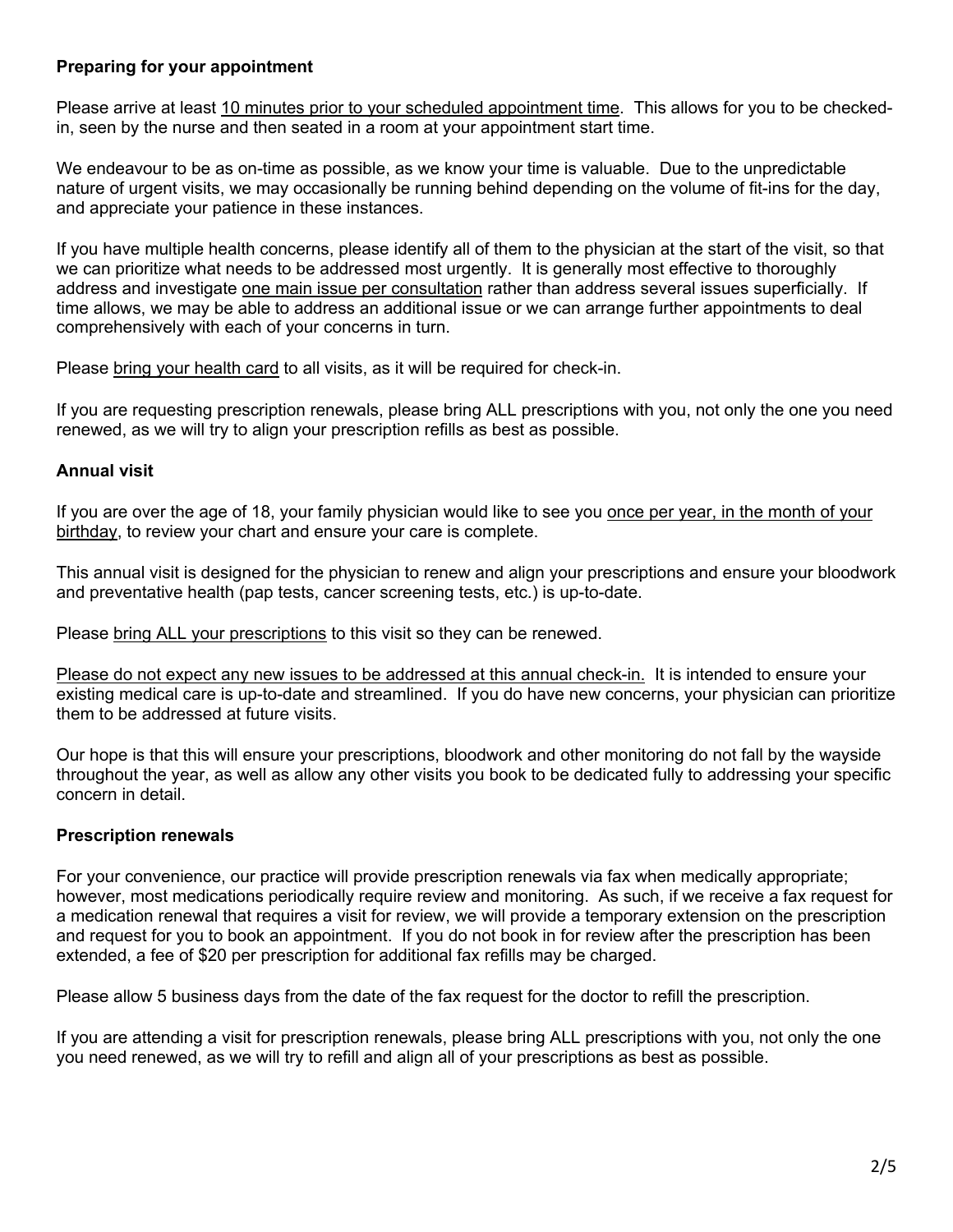# **After hours clinic**

Your family physician is in the process of joining a group of physicians (Family Health Organization) who provide after-hours clinics for urgent issues on weeknights from 5pm-8pm. This is NOT currently available but will be in the near future.

Once this service becomes available, you would access the after hours clinics by calling our office, where the daily message will provide instructions.

For the best continuity of care, we ask that you first try to book in with your own physician during the day where possible before accessing the after-hours clinics.

After-hours clinics do not have access to your medical record, so the physician will not know your medical history or your medications. The physician will provide a note to your family physician about the visit and any tests or treatments ordered so we are able to follow up appropriately.

# **No available walk-in services**

Please phone to book a same- or next-day appointment. There are no immediate spaces available if you walk in requesting to be seen urgently in person.

# **Outside use and walk-in clinics**

Where possible for urgent issues, we strongly encourage you to book in for a same- or next-day appointment with your family physician, or access the group's after-hours clinic mentioned above, rather than attend a walkin clinic. This allows better continuity of care, as we receive no notes or prescriptions from walk-in clinics and do not know what has happened or how you have been treated.

For emergencies, please visit your nearest emergency department - we will receive notes from most.

# **No show and cancellation policy**

If you are unable to attend your appointment, you are expected to provide notice one business day in advance to cancel so that we can offer the time slot to another patient and keep wait times to a minimum. If you do not show up to your appointment, or cancel without one business day's notice, you may be charged a no-show fee of \$20 per missed appointment.

# **Late arrival policy**

We recognize that your time is valuable and endeavour to run on time as much as possible. In order to do this, we ask that you show up at least 10 minutes before the start time of your appointment.

Patients who arrive 10 minutes or later past the start time of their appointment may not be seen. Patients who arrive more than 15 minutes past the start time of their appointment are considered "no-shows" and the associated fee may be charged.

Late arrivals compromise your care, as well as the care of other patients in the practice. As such, recurrent late arrivals may result in dismissal from the practice.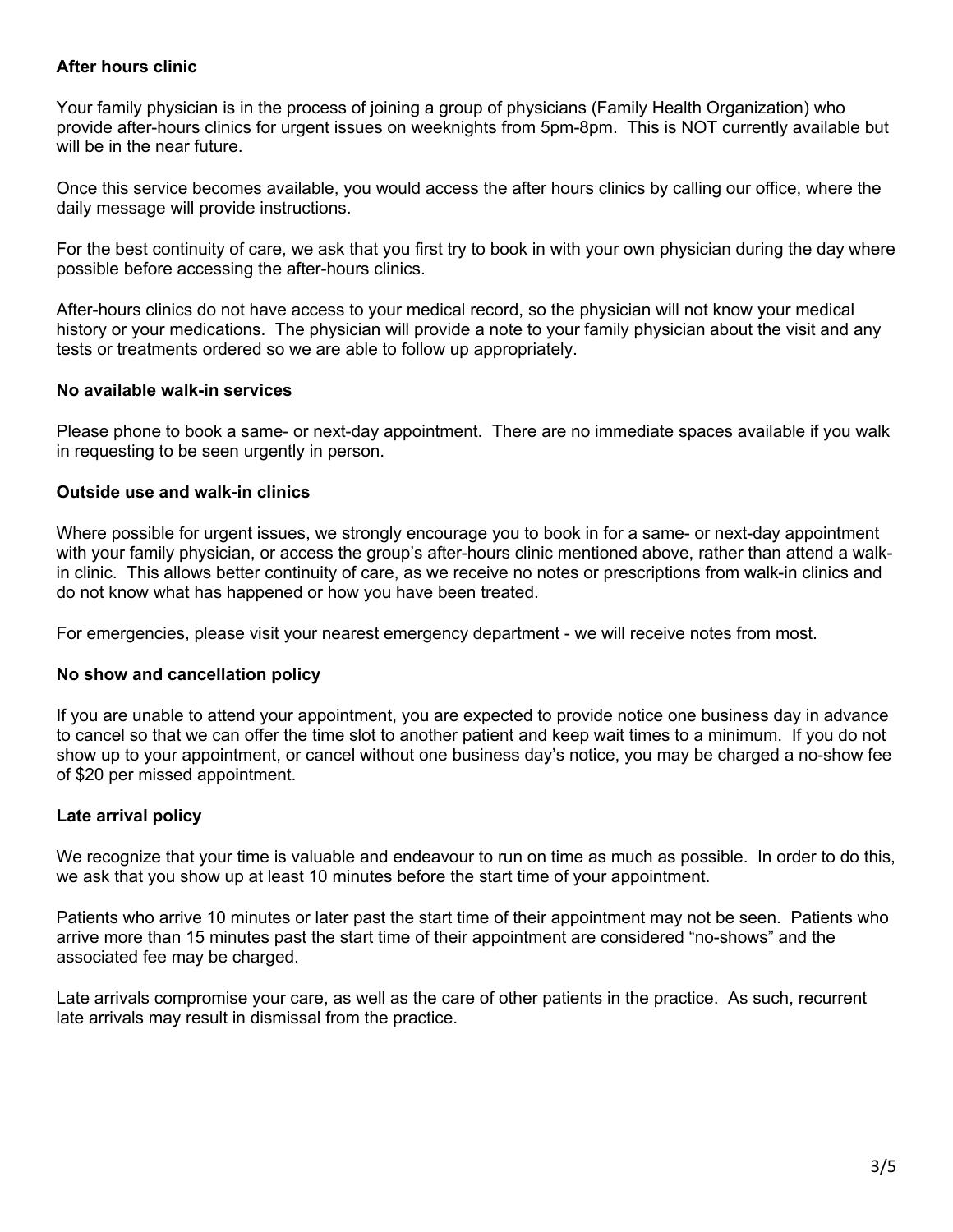# **Forms**

If you have a form requiring completion, please identify this both when you book the appointment and when you arrive for check-in. Some forms are quite detailed and may require a dedicated visit to complete.

Please ensure your section of the form is completed prior to requesting the doctor to complete it.

Please allow adequate time before your form is due to have it completed. Not all forms can be easily completed same-day in the course of a visit. Depending on the nature of the form, your physician may complete it outside of office hours and ask you to return to pick it up. Due to the large volume of paperwork, this may take up to 30 days, though we will endeavour to complete quickly where possible.

Please note that some forms are not insured through OHIP and may have an associated fee; a list is available on our website and in the office.

# **Zero-tolerance harassment policy**

Clinic at the Corner is a medical team comprised of physicians, nursing and administrative staff. It is expected that all members of the team will be treated with respect and courtesy. Aggressive, threatening or offensive behaviour towards any member of staff will not be tolerated and may result in termination of the patientphysician relationship.

# **Medical learners**

On occasion, you may see a medical learner during your appointment, such as a medical student, who is a university student training to become a physician, or a resident physician, who is a licensed doctor training specifically in family medicine. Any issues discussed with the learner are reviewed and overseen by your family physician.

We appreciate that you want to see your physician, but also appreciate your participation in training the next generation of physicians. We endeavour to find a balance between including learners and seeing your own physician for continuity of care.

# **Uninsured services**

Some medical procedures, forms and notes are not insured by OHIP and therefore are subject to a fee. The current costs for these uninsured services are posted in the office as well as on the clinic website; fees are determined at the suggestion of the Ontario Medical Association and may be waived at the physician's discretion. Payments can be made online at our website, as well as in the office (debit, credit and cash are accepted).

# **Opioid, benzodiazepine, sleep aid and stimulant medications**

Certain medications are known to be associated with risks and harms, including some medications that used to be prescribed routinely. Prescribing such medications, in particular opioids / narcotics, stimulants (eg. Ritalin), benzodiazepines (eg. Ativan) and other prescription sleep aids, must be done carefully and thoughtfully. In keeping with current guidelines, your physician may wish to discuss decreasing the dose, discontinuing, or switching to a safer alternative if you are on one of these medications. Prior to prescribing a high risk medication, your physician may require you to sign a contract outlining rules for safe usage and grounds for discontinuing the prescription.

If these prescribing patterns do not seem like a good fit for your needs, please identify this to your physician for discussion, and if needed, we can reconnect you with Health Care Connect.